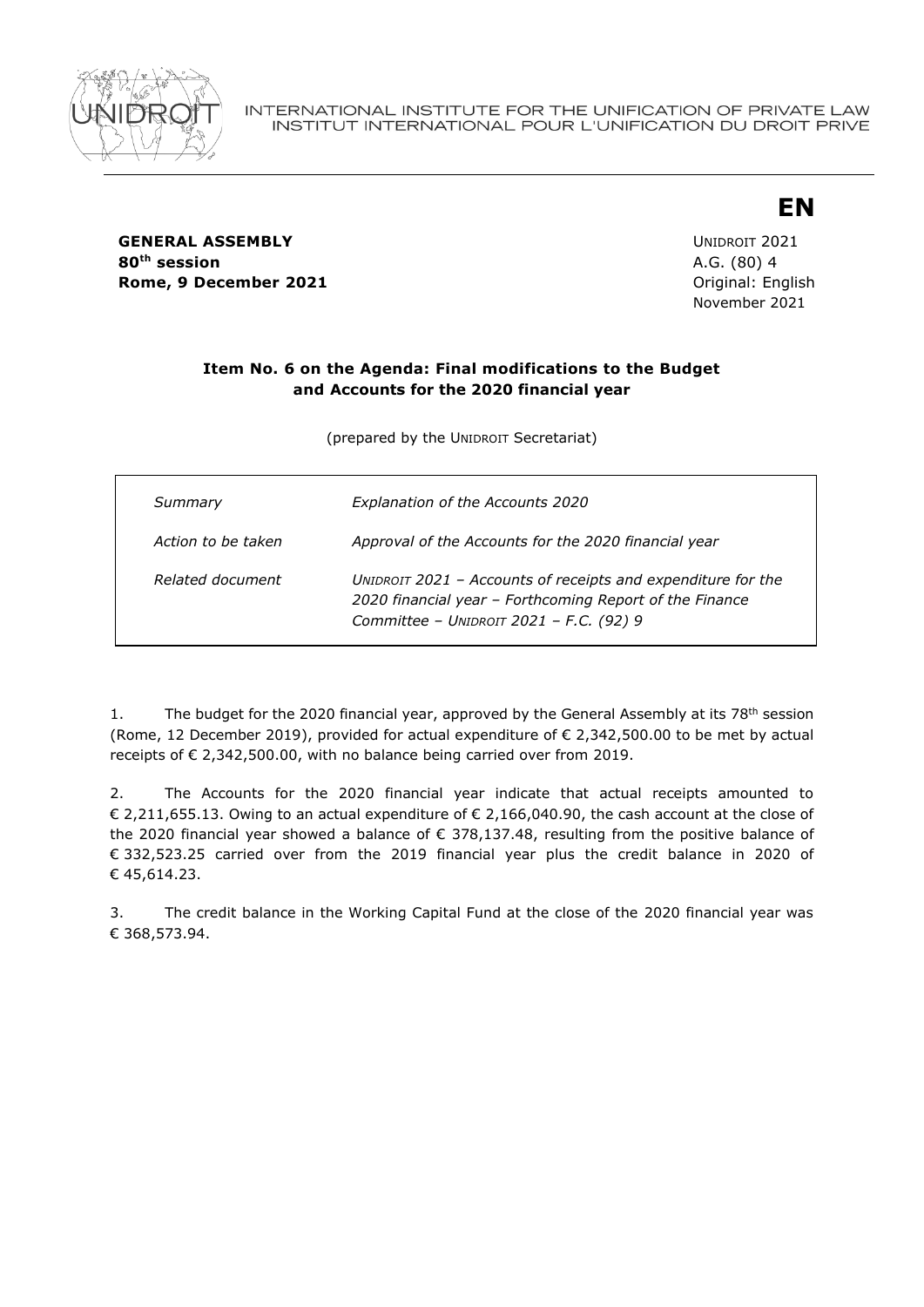**Estimate Actual Receipts for 2020 2020** Surplus on 1 January 2020 **12 Surplus on 1 January 2020 12 Surplus on 1 January 2020 Receipts:** Italian Government 126,500.00 | 126,250.00 Other participating Governments 2,150,500.00 1,997,484.40 Estimated profits on exchange rate and the state of the state of the state of the state of the state of the state of the state of the state of the state of the state of the state of the state of the state of the state of t Contributions from new Member States -- -- Interest 1,000.00 0.00 Contribution to overhead expenses  $\vert$  15,000.00  $\vert$  15,000.00 Sale of publications 17,000.00 34,021.00 Private donation (Aviareto) 17,500.00 17,690.52 Extraordinary receipts 15,000.00 21,209.21 **Total actual receipts and surplus on 1 January 2020** 2,342,500.00 2,544,178.38 **Interests on assets of the Working Capital Fund** 1 0.00 0.00 0.00 **Total receipts year 2020** 2,342,500.00 ========= 2,544,178.38 =========

4. To facilitate the reading of the Accounts, a summary of the receipts (in euro) is indicated below: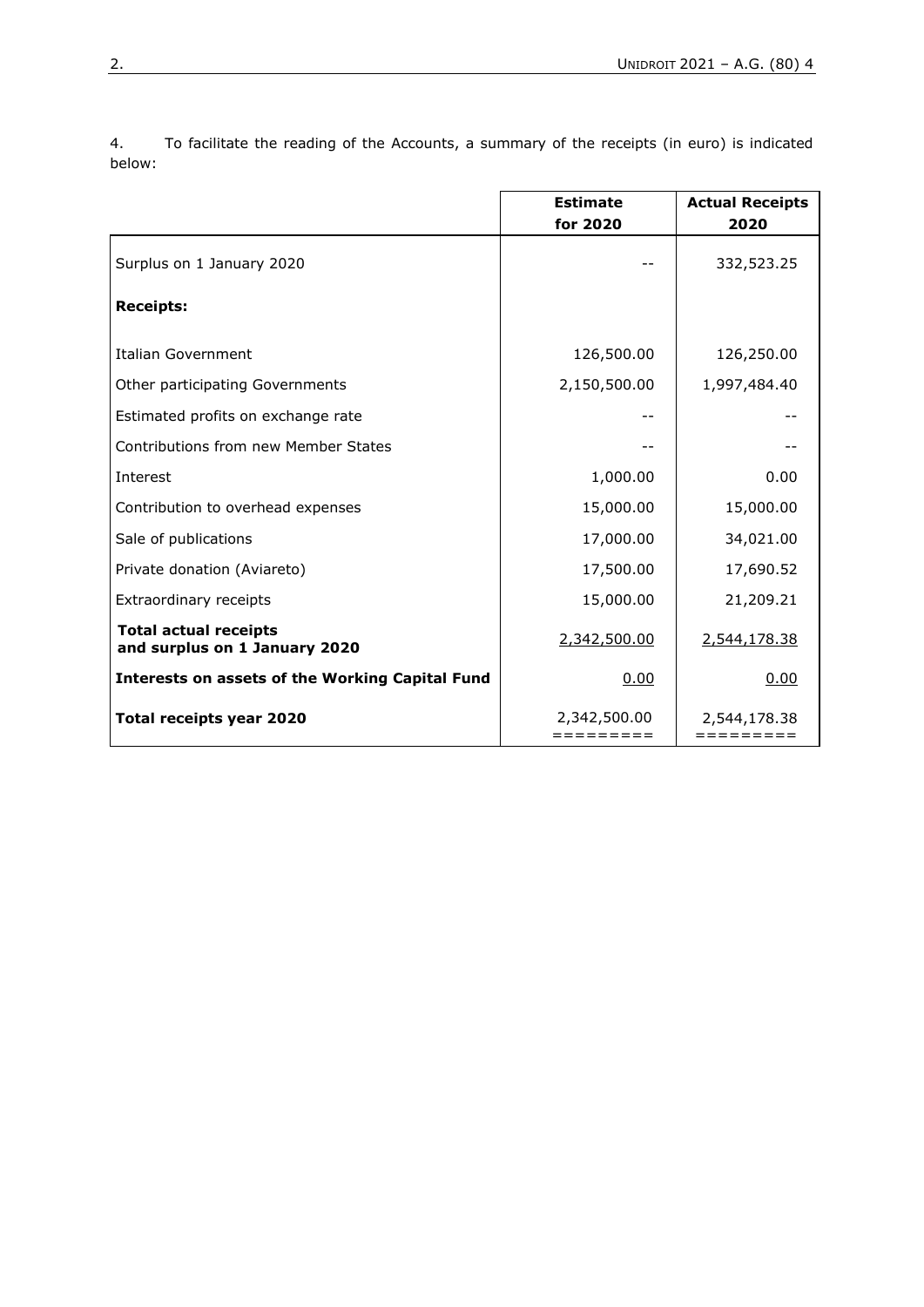5. The variations in expenditure for 2020 are illustrated analytically in the Accounts 2020 and may be summarised as follows:

| <b>ITEMS</b>                           |                                                                                             | <b>Estimate</b><br>for 2020                 | <b>Actual</b><br>expenditure                | <b>Difference</b>     |                       |
|----------------------------------------|---------------------------------------------------------------------------------------------|---------------------------------------------|---------------------------------------------|-----------------------|-----------------------|
|                                        |                                                                                             |                                             |                                             | <b>Savings</b>        | <b>Excess</b>         |
| A) Ordinary expenditure                |                                                                                             |                                             |                                             |                       |                       |
| Chap. 1                                | Reimbursement of expenses                                                                   | 287,130.00                                  | 93,766.67                                   | 193,363.33            | O                     |
| Chap. 2                                | Salaries and allowances                                                                     | 1,236,793.00                                | 1,259,112.45                                | 11,871.22             | 34,190.67             |
| Chap. 3                                | Social security charges                                                                     | 465,577.00                                  | 521,573.32                                  | 602.10                | 56,598.42             |
| Chap. 4                                | Administrative expenses                                                                     | 63,000.00                                   | 29,603.33                                   | 33,396.67             | 0                     |
| Chap. 5                                | Maintenance costs                                                                           | 161,000.00                                  | 142,106.27                                  | 29,907.56             | 11,013.83             |
| Chap. 6                                | Library                                                                                     | 129,000.00                                  | 119,878.86                                  | 12,836.82             | 3,715.68              |
| Chap. 7                                | Legal Co-operation<br>programme                                                             | 0                                           | 0                                           | 0                     |                       |
| Chap. 8                                | Various Reserve Funds                                                                       | 0                                           | $\mathbf{0}$                                | 0                     | 0                     |
| <b>B)</b> Extraordinary expenditure    |                                                                                             | ----                                        | ---                                         |                       |                       |
| Chap. 9                                | <b>Working Capital Fund</b>                                                                 |                                             | ---                                         |                       |                       |
|                                        | Chap. 10 Convening of DC for the<br>adoption of Draft<br>Conventions or scientific<br>event |                                             |                                             |                       |                       |
| <b>Total extraordinary expenditure</b> |                                                                                             | 0.00<br>========                            | 0.00<br>========                            | =======               | =======               |
| <b>Total actual expenditure</b>        |                                                                                             | 2,342,500.00<br>$=$ $=$ $=$ $=$ $=$ $=$ $=$ | 2,166,040.90<br>$=$ $=$ $=$ $=$ $=$ $=$ $=$ | 281,977.70<br>======= | 105,518.60<br>======= |
| C) Special accounts                    |                                                                                             | ========                                    | $=$ $=$ $=$ $=$ $=$                         | $=$ = = = = = =       | =======               |
|                                        | <b>Total expenditure</b>                                                                    | 2,342,500.00<br>========<br>=               | 2,166,040.90<br>========                    | 281,977.70<br>======= | 105,518.60<br>======= |